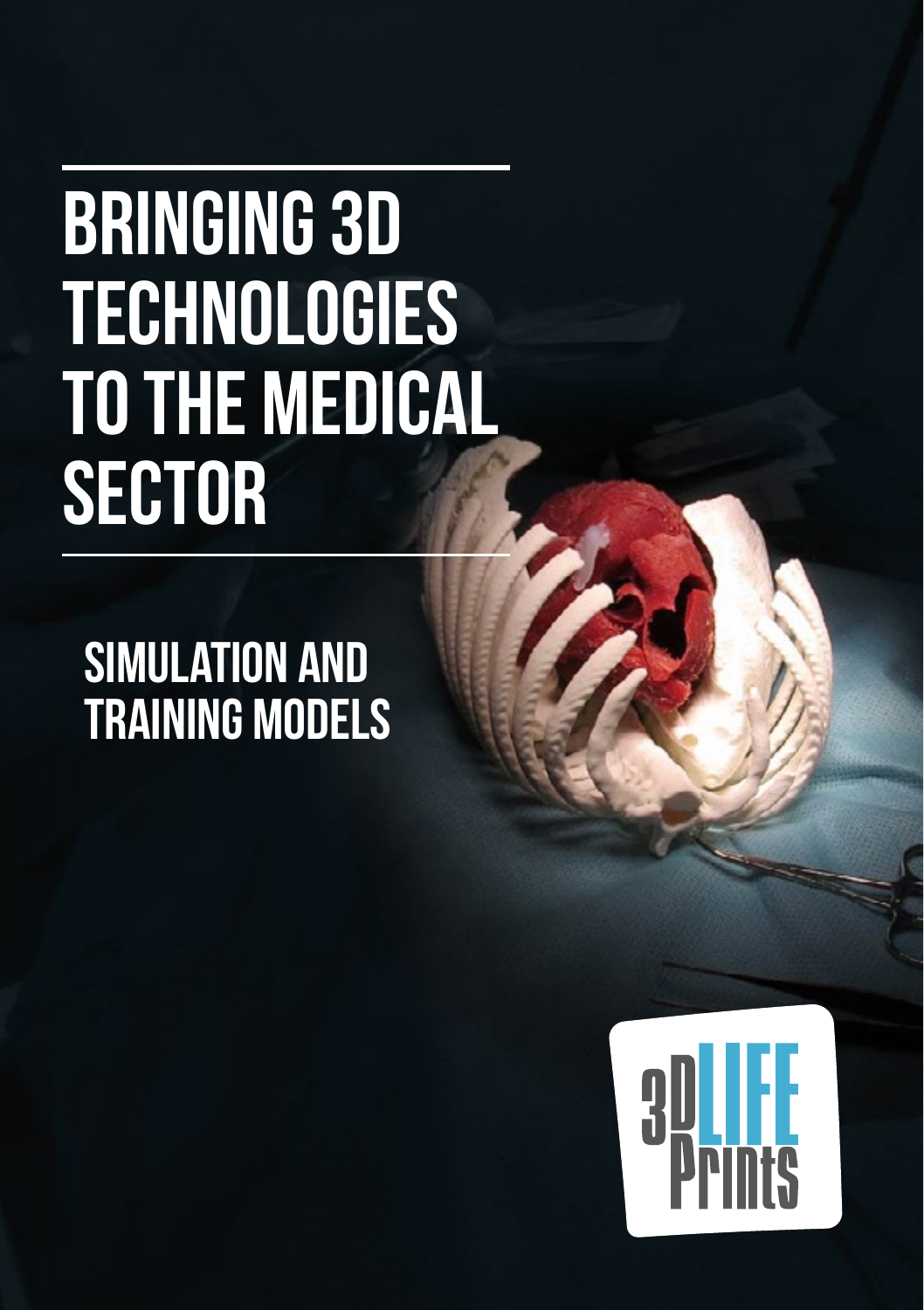#### **INDEX**

- 1. Nephrectomy
- 2. Ovarian Cyst
- 3. Craniotomy
- 4. Cardiac
- 5. Hemithorax
- 6. Lobectomy
- 7. Complete urinary
- 8. Cystoscopy
- 9. Cricothyroidotomy
- 10. Fetus and Uterus
- 11. Percutaneous Endoscopic Gastrostomy
- 12. Suture trainers
- 13. IV trainers
- 14. Airways trainer

#### SURGICAL SIMULATION

3D printing enables the rapid creation of a range of anatomical models that are ideal for Surgical Simulations.

Anatomical models are made to order, either from stock data or from patient specific scans. They are created in a variety of materials to suit the purpose and can include bespoke elements so a range of surgical skills can be assessed.

The use of anatomical models for high fidelity surgical simulations is on the rise due to strict animal protection laws and barriers in using cadaveric anatomical models avoid any such issues.

#### TRAINING MODELS

3D printed products can provide ultra-realistic and durable medical trainers. The models can be modified to suit customers' needs and have the advantage of being able to be provided in small numbers as required.

#### RESEARCH AND DEVELOPMENT

The models shown in this catalogue are examples of the simulation and training devices that can be provided. 3D LifePrints is able to work with clients to design and produce new models to fit each simulation requirement.

3D LifePrints are also developing new and improved materials for the models which mimic the properties of tissue and bone.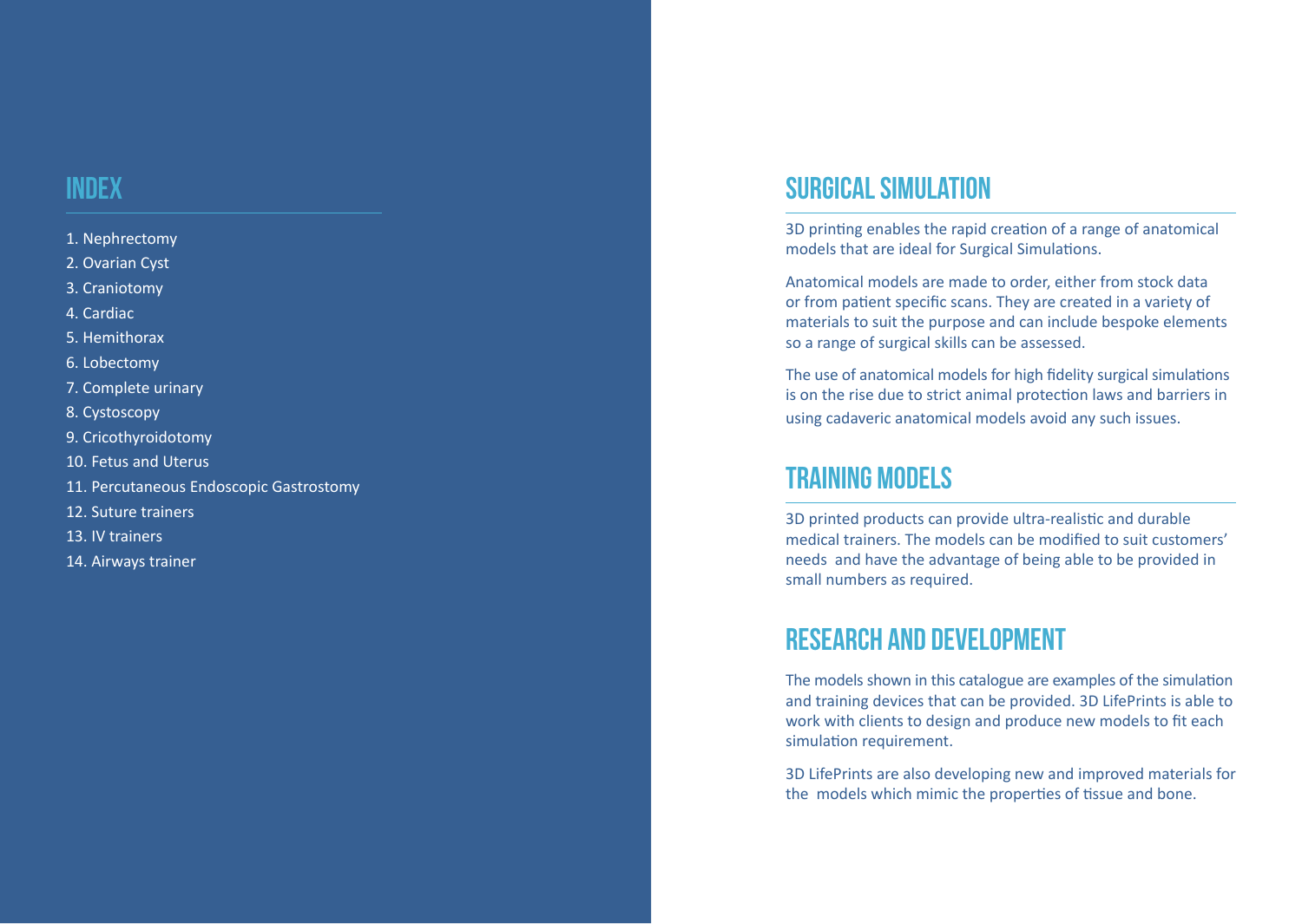## Nephrectomy simulator



The models for this simulation are created in a range of silicone densities and colours to match those in the body. The models can be placed within a laparoscopic simulator for dissection.

The tumour, parenchyma and capsule are created in contrasting density of silicone to allow clear differentiation. The arteries, veins and ureter can be included. Kidney stones can be supplied if required.



# Ovarian Cyst removal simulator



This model is made in silicone to replicate the look and feel of human tissue. It is intended for use in a laparoscopic simulator.

The model has a large cyst contained within one of the ovaries.



more you practise the better a surgeon you become. Being able to use 3D printed models that mimic tissues from bone to vessels provides us with an incredible opportunity to create high fidelity simulation models"

*Iain Hennessey Consultant Paediatric Surgeon*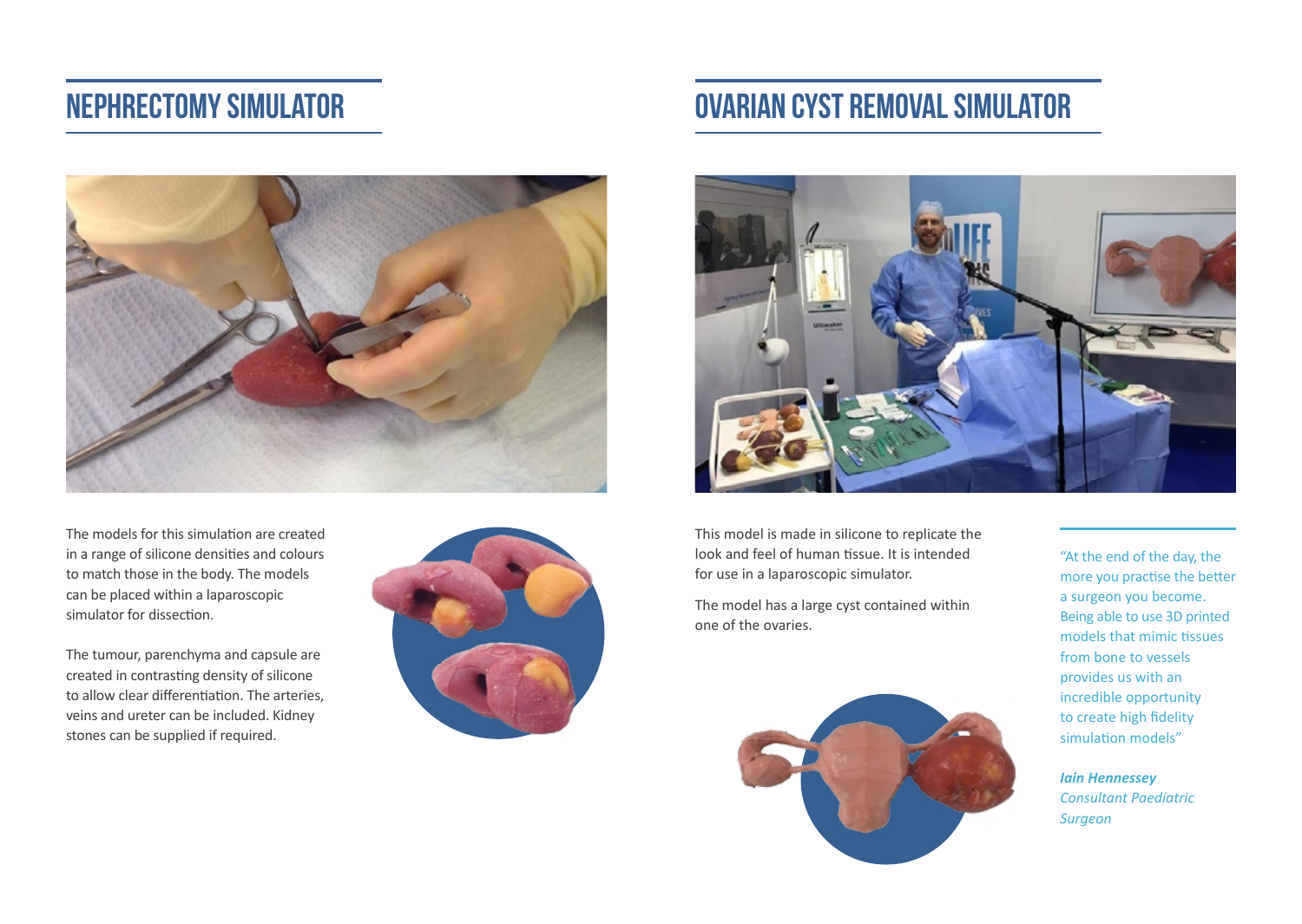## Craniotomy simulator





The models for this simulation are made in a variety of materials that closely mimic the appearance and physical properties of the anatomy. The brain is 3D printed in life-like silicone together with a skull in woodfill or plaster. The skin is created by adding a thin layer of silicone onto the skull. The materials have been selected to provide as high fidelity as is possible without using organic sources.





The heart model is made in silicone to replicate the consistency of cardiac tissue. It can be sutured using standard materials. The model can be nested in a thorax or a set of 3D printed ribs and lungs to further increase the realism to the surgeon.

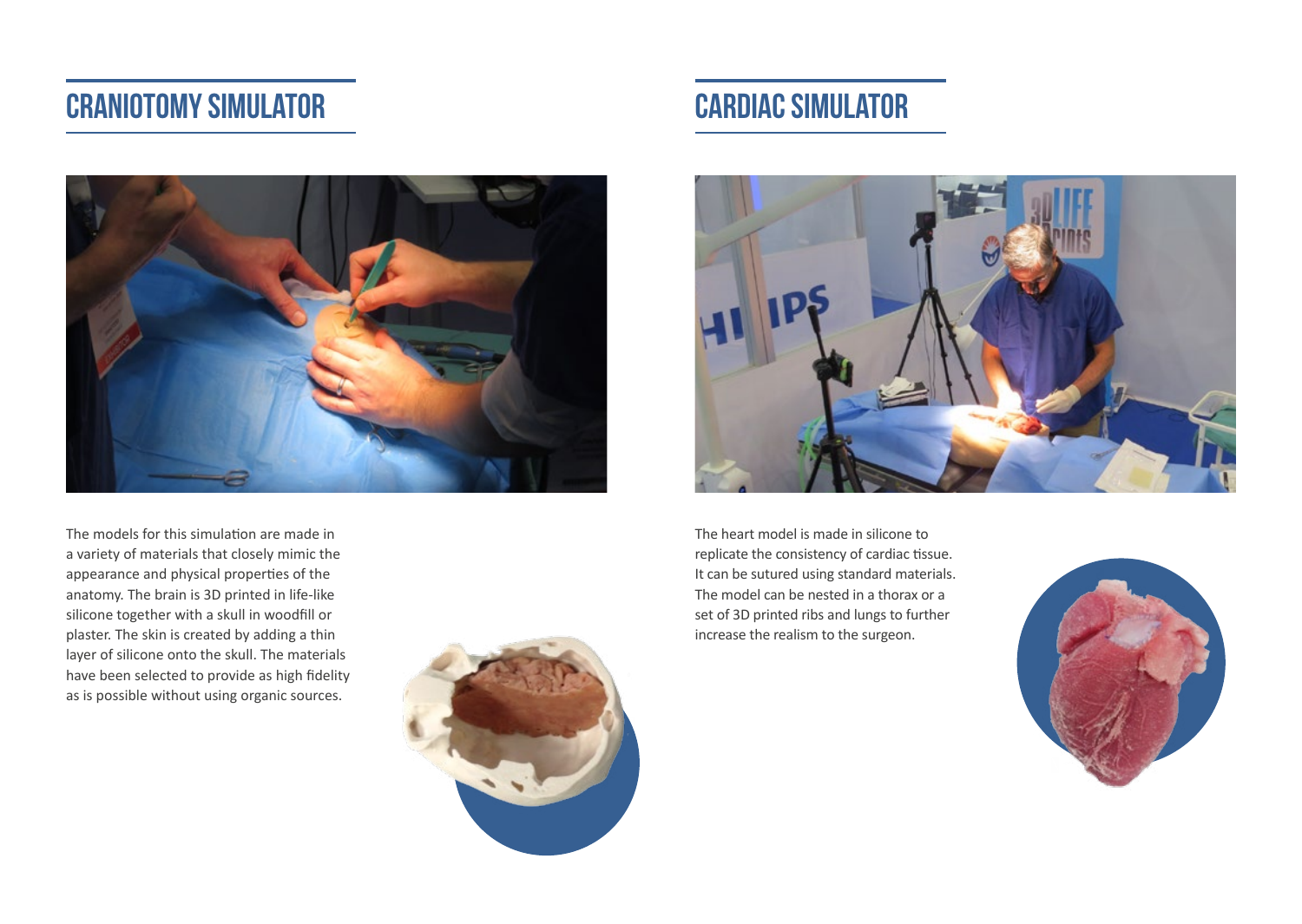#### Hemithorax simulator

# LOBECTOMY SIMULATOR



**This simulator is a realistic thorax made in silicone and plastics. It includes accurate bone, muscle and skin layers. It can be used either with other 3D printed anatomical models of heats or lungs etc or with porcine tissues.**

The chest model is compatible with most standard ports and can be used to practice port placement.

It is an ideal training aid for Video Assisted Thoracic Surgery (VATS).



This silicone model of a lung enables accurate and lifelike lobectomy training. It contains arteries, veins and airways in differentiated and realistic materials.

It is superior to porcine lungs in that both left and right lungs are included allowing simulation on all 5 lobes.

This model can be combined with other models including the Hemithorax and Cardiac.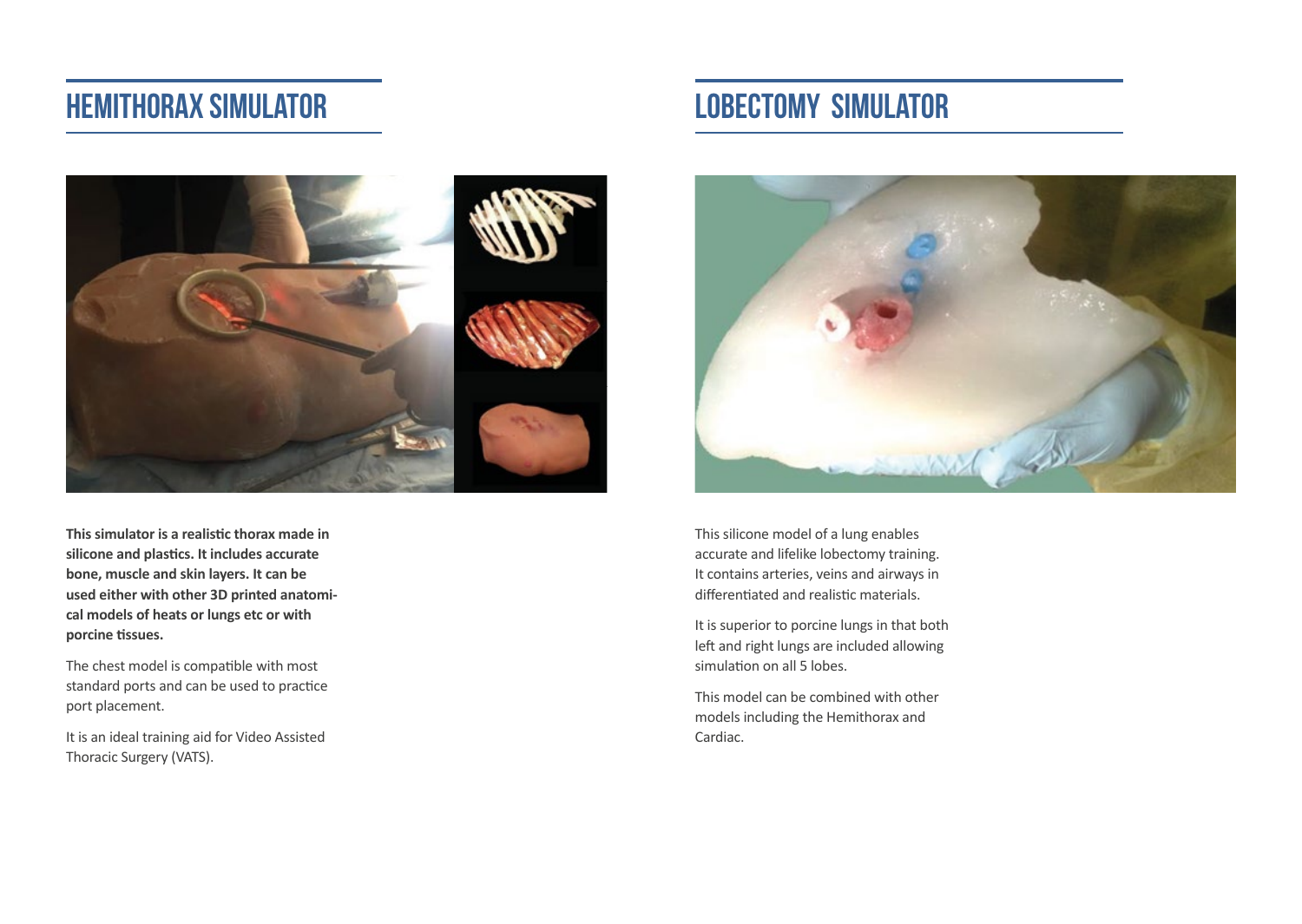#### Complete urinary simulator



This set of models includes two kidneys, a bladder, a ureter and a urethra. Some of the uses include simulations of nephroscopy, ureter stenting, stone removal and cystoscopy. It has as accurate calyx and collecting system structure.

The system is watertight and can therefore be used for irrigation and insufflation. It is compatible with all standard instruments. Ports can be added to the kidney for the placement of kidney stones.

#### Cystoscopy simulator

This model includes all of the necessary internal features including the trigonal ridge. It is perfect for demonstrating the use of cystoscopes and for urology training.

Different densities of materials are used in the creation of the bladder, urethra and ureters to make them as lifelike as possible. The model is watertight and comes with a stand that keeps the bladder in position.

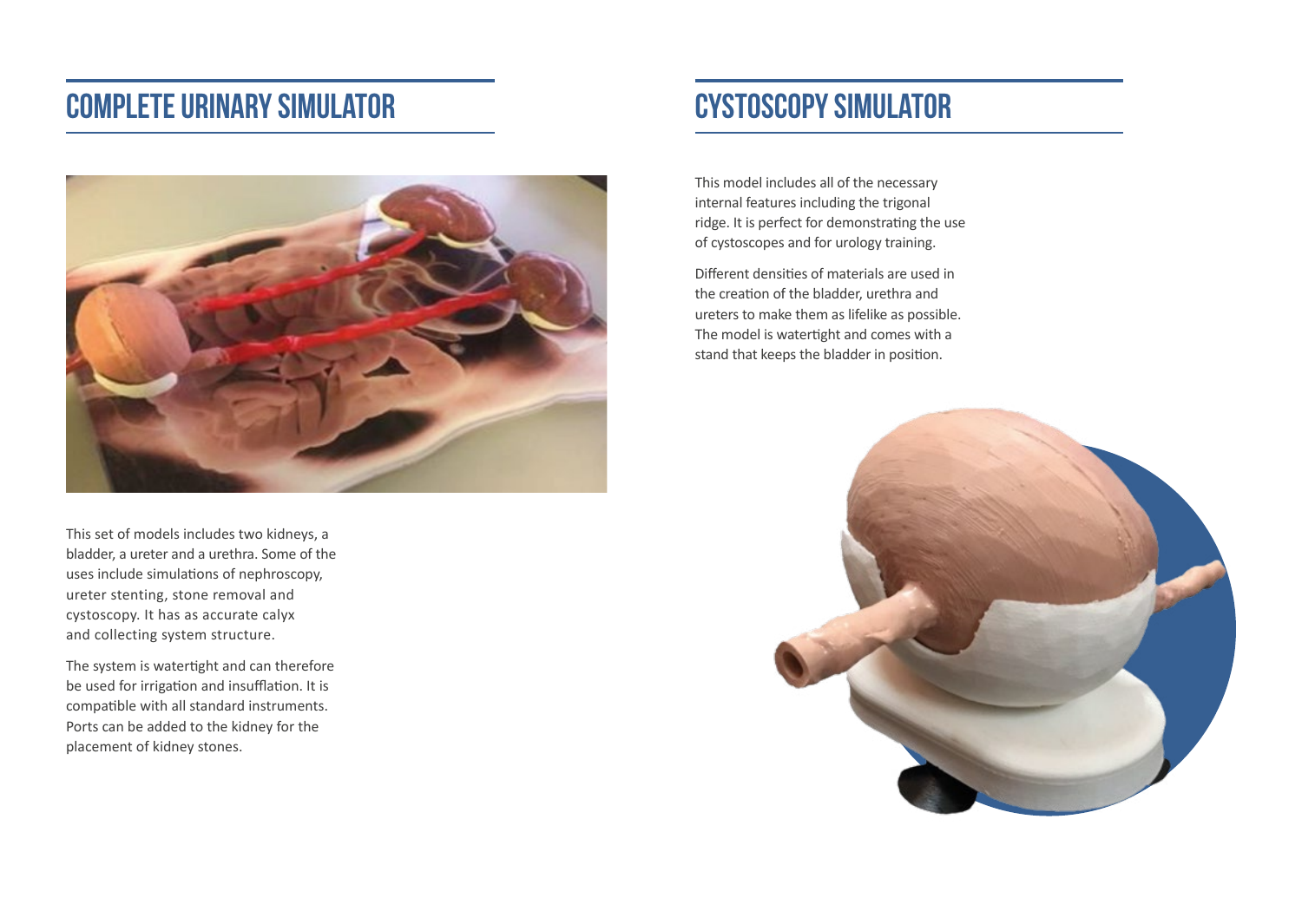# Cricothyroidotomy simulator

This model allows a surgeon to simulate a cricothyroidotomy. It includes a detailed replica of the bone and cartilage layer including hyoid bone, cricoid and thyroid cartilage

The model is encased in silicone skin and is supplied with a pack of fat and blood which adds realism to this simulation.



## Fetus and Uterus simulator



This simulation model is created in a variety of densities of silicone to mimic real life. It includes a realistic model of a foetus and cord inside a fluid filled uterus. It is used to practice foetal surgery, C-section delivery, and placenta accreta treatment.

The model can be customised to include lifelike features, including lower urinary tract obstruction, and spina bifida.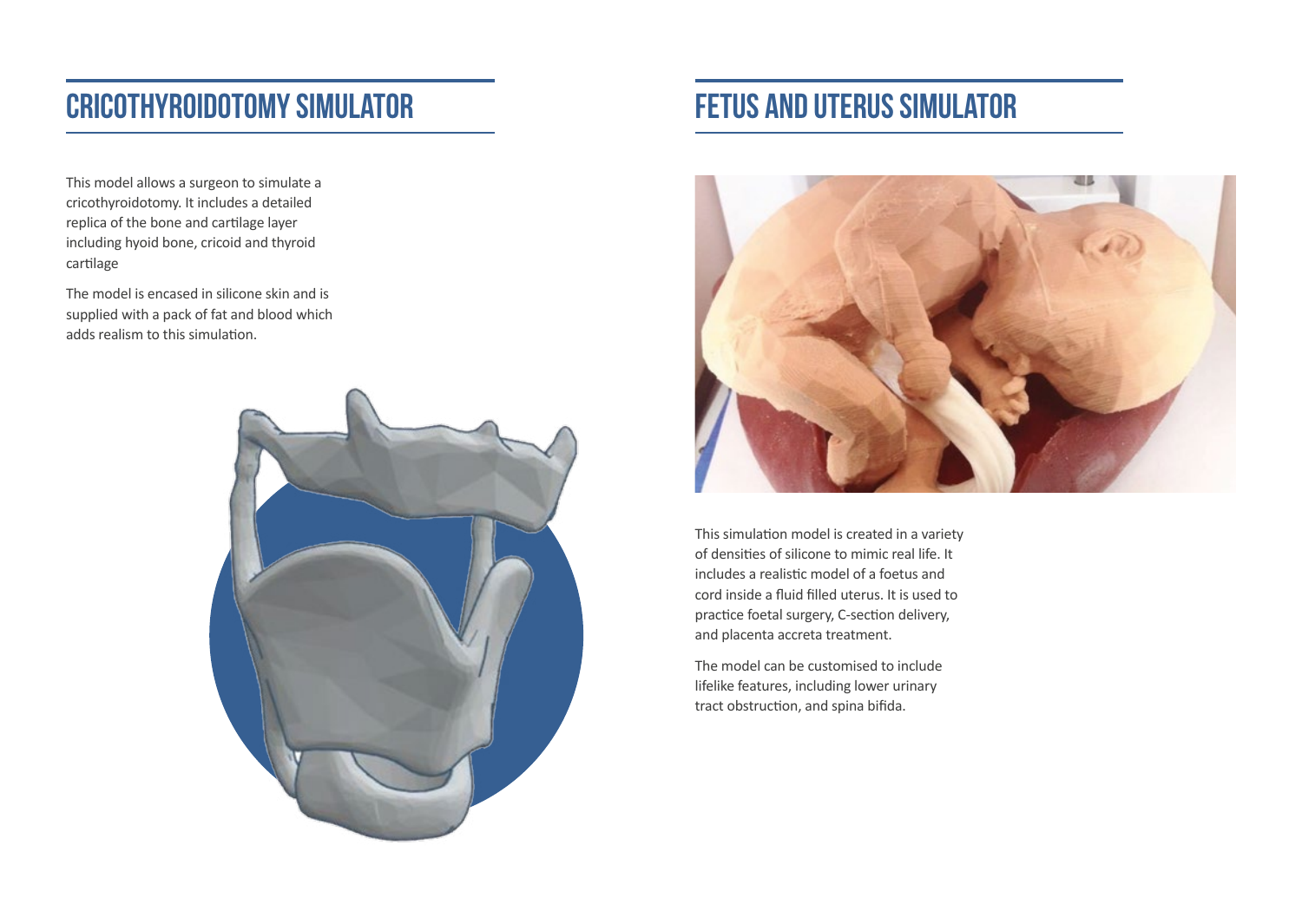# Percutaneous Endoscopic Gastrostomy

This soft stomach 3D model is made in flexible silicone to provide surgeons with a realistic simulator for PEG insertion training.

It is used by theatre staff to practice stomach tube insertions prior to undertaking the procedure on patients. The model can also be easily modified to include specific anatomical features for particular patients.



# SUTURE TRAINING



This model is suitable for training of suturing, ligation, and suture removal. It provides a realistic feel of suturing and ligation with appropriate tension feedback The model has been create to provide a realistic hardness, thickness, and density of epidermis, dermis, and hypodermis and as such it is suitable for deep dermal suturing.

Models are available of:

- A adult or child's arm with snap-on and replaceable skin pad
- Abdomen
- Limited space (oral)

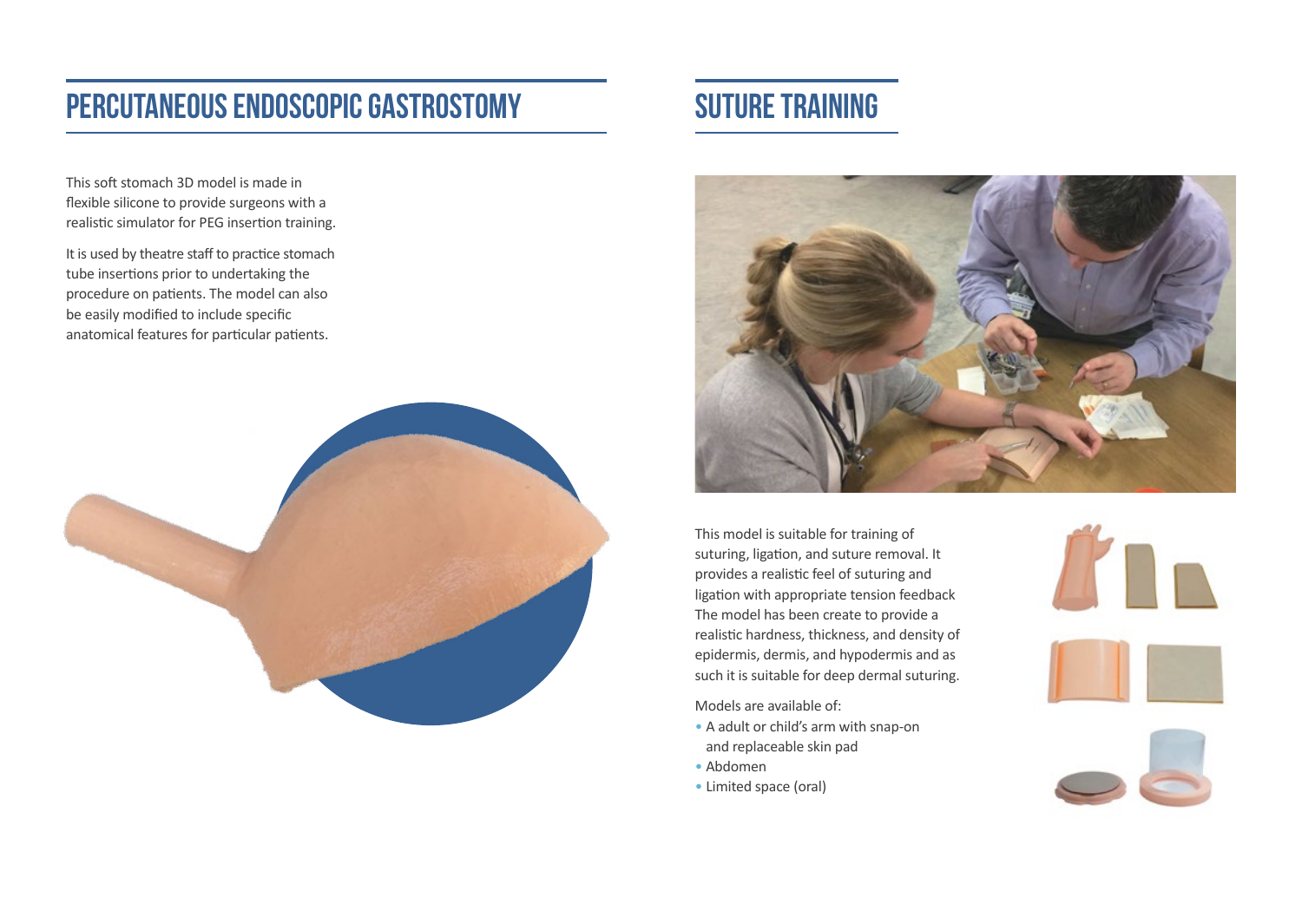# Intravenous (IV) TRAINING

# airway trainer (MOUTH PART ONLY)



These training models are suitable for injection training and blood sampling.

They have a realistic feel for needle insertion and can withstand over 100 repetitions. The arms have a snap-on and replaceable skin pad with three types of blood vessel for different skill levels.

Models available of:

- Adult arm
- Child's arm
- skin pad



This model is of the mouth piece only, as marked with a 1 on the picture.

This 3D printed part is more durable than a standard OEM part and has incorporated design changes from user feedback. It also has a more realistic feel as it is printed in 100% silicone

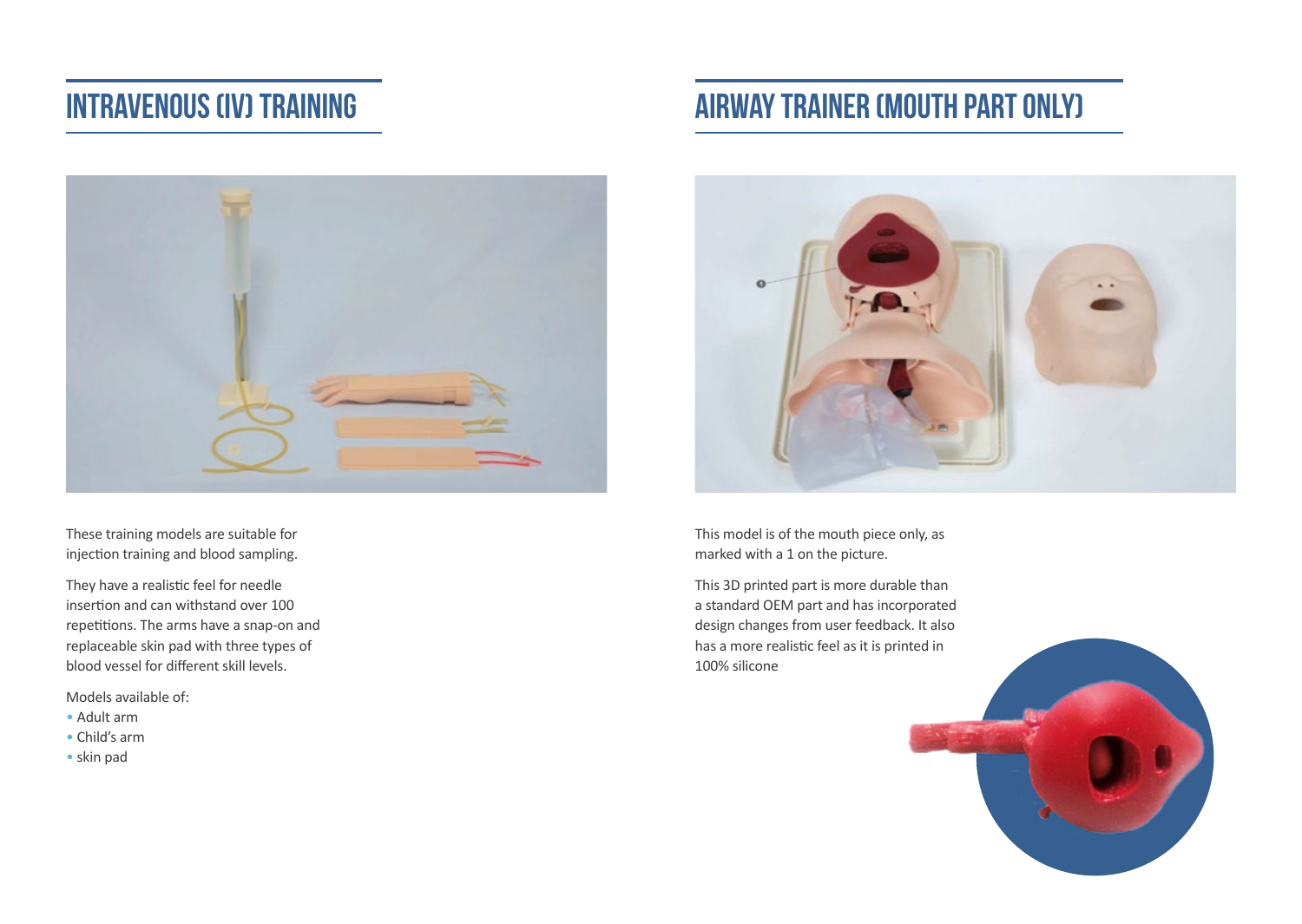#### 3D LIFEPRINTS

3D LifePrints is a 3D technology company that provides innovative solutions in emerging and expanding markets. In the UK, 3D LifePrints supplies 3D printing services into the medical sector.

From its embedded 3D printing hub at Alder Hey Hospital in Liverpool, 3D LifePrints supplies bespoke 3D printed anatomical models to the NHS, private hospitals, universities and medical training centres.

#### **CONTACT**

To arrange a meeting to discuss 3D LifePrints providing your medical institution with 3D printing and modelling services or to get a quote for a 3D printed anatomical model, please contact Rammy Arafa, 3D LifePrints Head of UK Sales:

**Email: Rammy@3dlifeprints.com**

**Tel: +44 (0) 77341 270070**